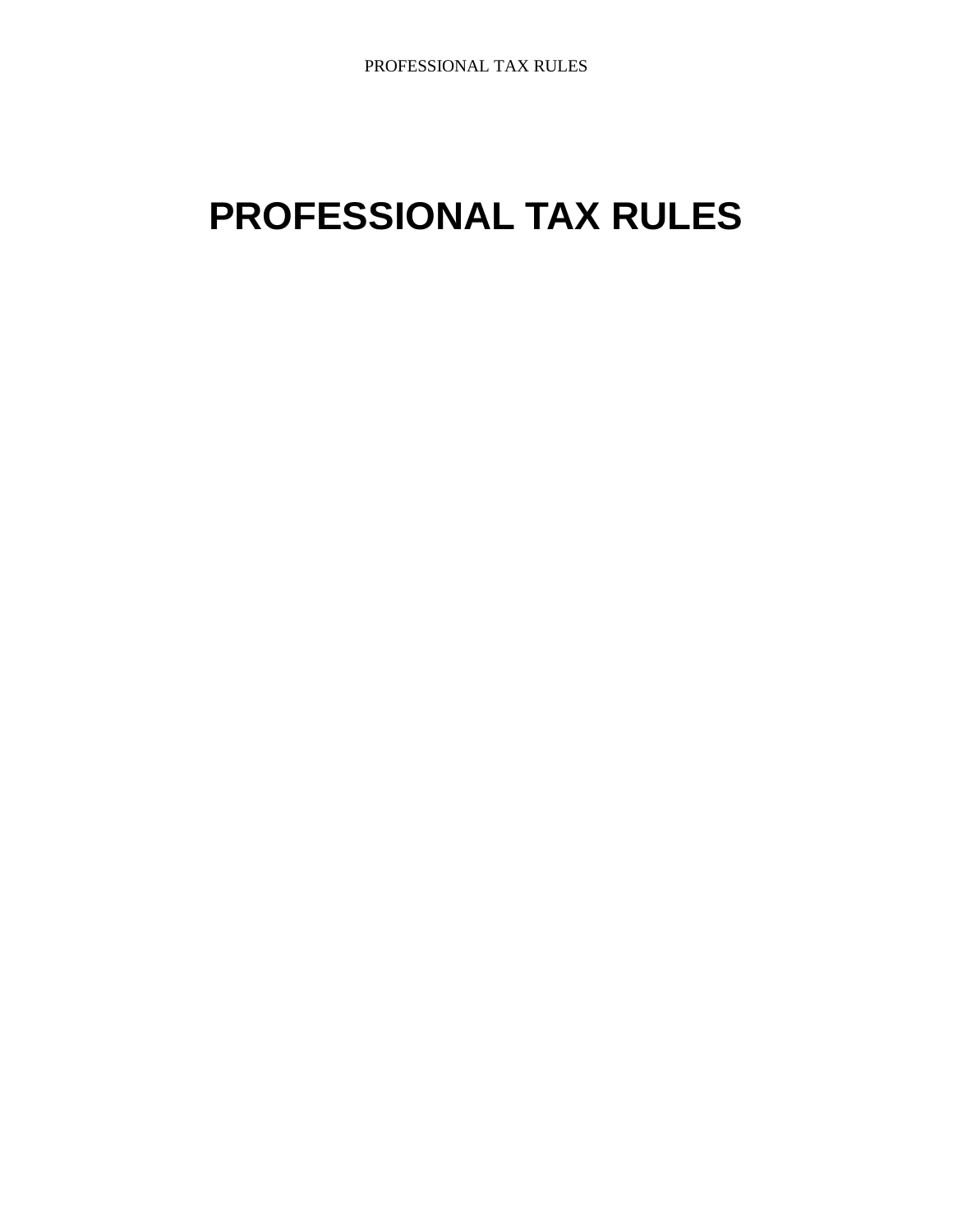# **NOTIFICATION. Peshawar, dated the 4.2.1991.**

No.3242 / Prof-64:- In exercise of the powers conferred under the sections 7 and 10 of the Khyber Pakhtunkhwa Act, (Act No. IV of 1990), the Government of the Khyber Pakhtunkhwa is pleased to make the following rules, namely:------

**1.** These rules may be called the Khyber Pakhtunkhwa Professions, Trade and callings Tax Rules, 1991.

**2.** They shall come into force at once.

In these rules, unless the context otherwise requires:-

- (a) "Act" means the Khyber Pakhtunkhwa Finance Act, 1990.
- (b) "Accounts Officer" means the Accountant General, Khyber Pakhtunkhwa, and includes the District Accounts Officer of a District wherefrom a Government Servant is drawing his monthly pay.
- (c) "assessee" means a person who is liable to pay the tax.
- (d) "Board of Revenue" means a Board of Revenue Khyber Pakhtunkhwa.
- (e) "Collector" means the Director Excise and Taxation, Khyber Pakhtunkhwa.
- (f) "Drawing and Disbursing Officer" means an Officer from whom a person serving under the Government of the Khyber Pakhtunkhwa or the Government of Pakistan draws his pay.
- (g) "Form" means a form appended to these rules.
- (h) "Principal Officer" means the Secretary, Treasurer, Manager, Agent or an executive officer of a local authority, company, body, corporation or association and includes any representative of such authority upon whom the District Excise and Taxation Officer has served a notice of his intention to treat him as the principal officer thereof.
- (i) "Tax" means the tax payable under section 7 of the Act.
- (j) "Treasury" means a treasury or sub-treasury or a branch of Bank in the province and authorized to receive payments on behalf of Government; and
- (k) "Year" means the financial year commencing from the first day of July and ending on the 30th day of June.

**3.** (1) Every person liable to pay the tax other than Government servants, shall pay it on the commencement of the year but not later than  $30<sup>th</sup>$  day of September in each financial year.

Provided that in respect of the financial year 1990-1991 the last date for payment of tax shall be the 31st day of December, 1990

(2) The tax shall be deposited into a Treasury through treasury challan in Form FPT-1.

(3) The assessee shall forward a return, within fifteen days of the deposit of the tax into the Treasury, to the District Excise and Taxation Officer of the District concerned, alongwith a Photostat copy of the treasury challan through which the tax has been paid.

**4.** Upon receipt of the return under rule 3, the District Excise and Taxation Officer shall determine the correctness of the amount of tax paid and if in his opinion the tax paid is less than the tax due under the Act, he shall ask the assessee to pay the difference of the tax through a challan in Form FPT-2 by a specified date.

**5.** If an assessee fails to comply with the provisions of rule 3 or rule 4, as the case may be, the District Excise and Taxation Officer shall give him a notice in Form FPT-3 requiring him to pay the due tax alongwith the penalty imposed under sub-section (2) of section 7 of the Act, within a specified period mentioned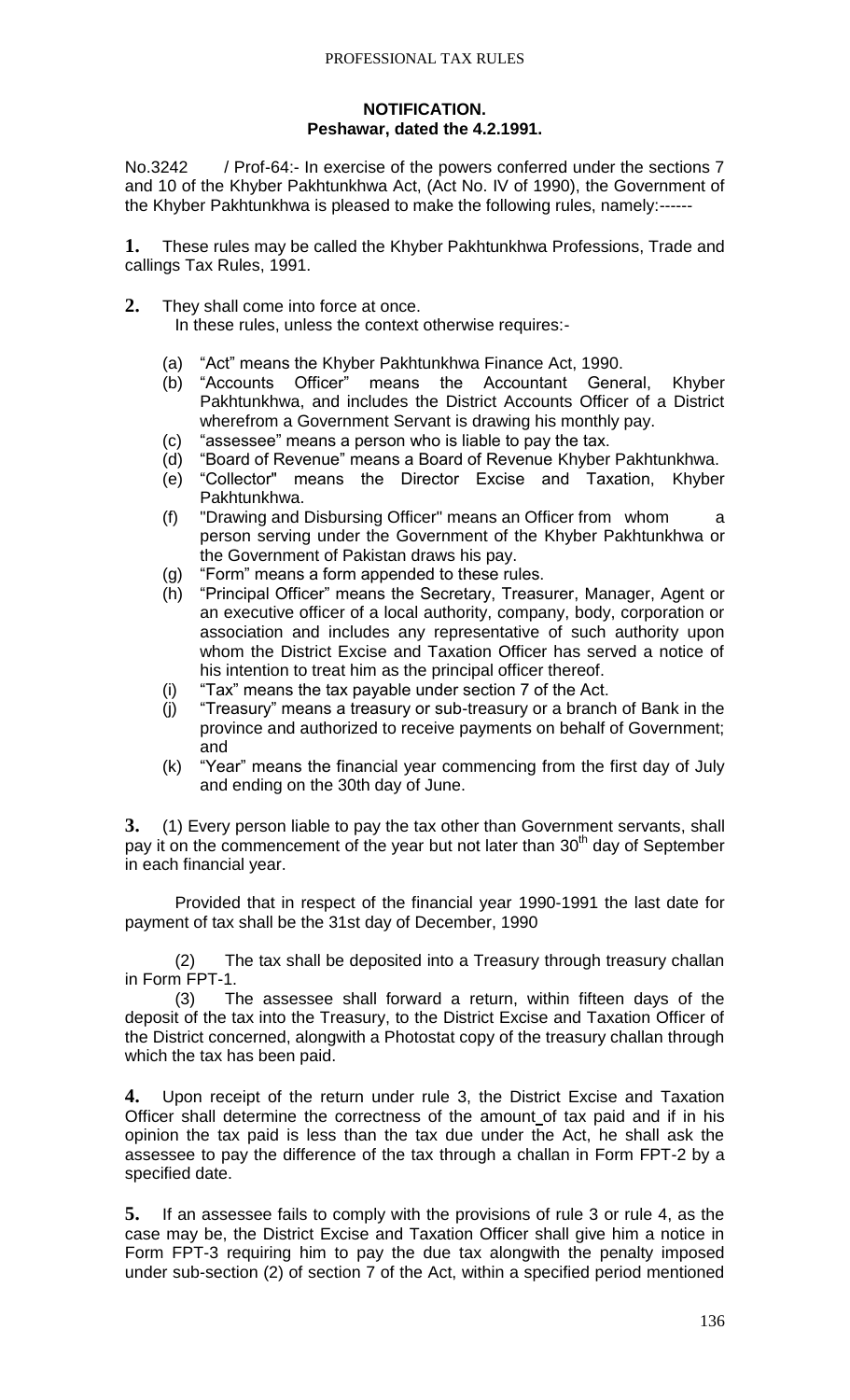in the notice.

**6.** The District Excise and Taxation Officer shall have exclusive authority to determine all questions regarding liability of any person to the tax, the amount of tax recoverable and other related matters. In the exercise of these powers, the District Excise and Taxation Officer, where he has reasons to believe that a person is liable to pay the tax, require such person to furnish such particulars and produce such documents as he may require or deem necessary for the purposes of determining the actual tax payable by an assessee.

**7.** Any person aggrieved by any order of the District Excise and Taxation Officer made under rule 6 or any notice issued under rule 5, may prefer an appeal, within sixty days of the service of such order or the notice, to the Collector. The Collector shall not pass on an order or an appeal without giving an opportunity of hearing to the person concerned.

**8.** The Board of Revenue may, of its own motion or on an application made to it within ninety days of an order made under rule 6 or 7, call for the record of any case decided under the said rules, so as to ascertain legality and propriety of the decisions and may pass such orders as it may deem fit in the circumstances of the case. The orders passed by the Board of Revenue shall be final.

**9.** For reasons to be recorded in writing, the Collector and the District Excise and Taxation Officer may on an application made in this behalf by an aggrieved person, order the refund or adjustment of the tax, if it is found to be wrongly assessed and collected.

**10.** (1) In case of assessee being Government Servant, the drawing and disbursing officer shall deduct at source the amount of tax from the pay bills of such Government servant for the month of May in each financial year by sending a schedule in Form FPT-4, in triplicate, to the Accounts Officer concerned. The Accounts Officer shall credit the amount of tax so deducted to the receipt head as specified in rule 12 and shall send one copy of the schedule to the respective District Excise and Taxation Officer with a covering statement indicating the total deduction made in respect of each Department/Office of Government so as to reach there not later than the 30th June of the respective financial year.

Provided that in case of such Government servants who receive their salaries through computerized system, the tax shall be deducted at source by the Accountant General in the manner specified in this sub-rule.

(2) In case of local authority, company or other public body, the principal officer thereof shall deduct the amount of tax from the salaries of their employees liable to pay the tax for the month of August payable in September in each financial year and deposit the same into the Treasury under the head specified in rule 12 within a period of fifteen days from the date of deductions.

(3) The principal officer shall send a statement of the deductions as made to the District Excise and Taxation Officer by the 31st January of the respective financial year, giving the names of the persons from whom tax has been collected.

**11.** If any person liable to pay the tax discontinues the trade, profession, calling or employment on the basis of which he was liable to pay the tax, he shall, within thirty days of his discontinuing such trade, profession, calling or employment, notify the fact to the District Excise and Taxation Officer concerned will delete his name from the demand register.

**12.** The amount of Tax shall be paid into Treasury located in this Province under the following head:-

"0000000-Tax Revenue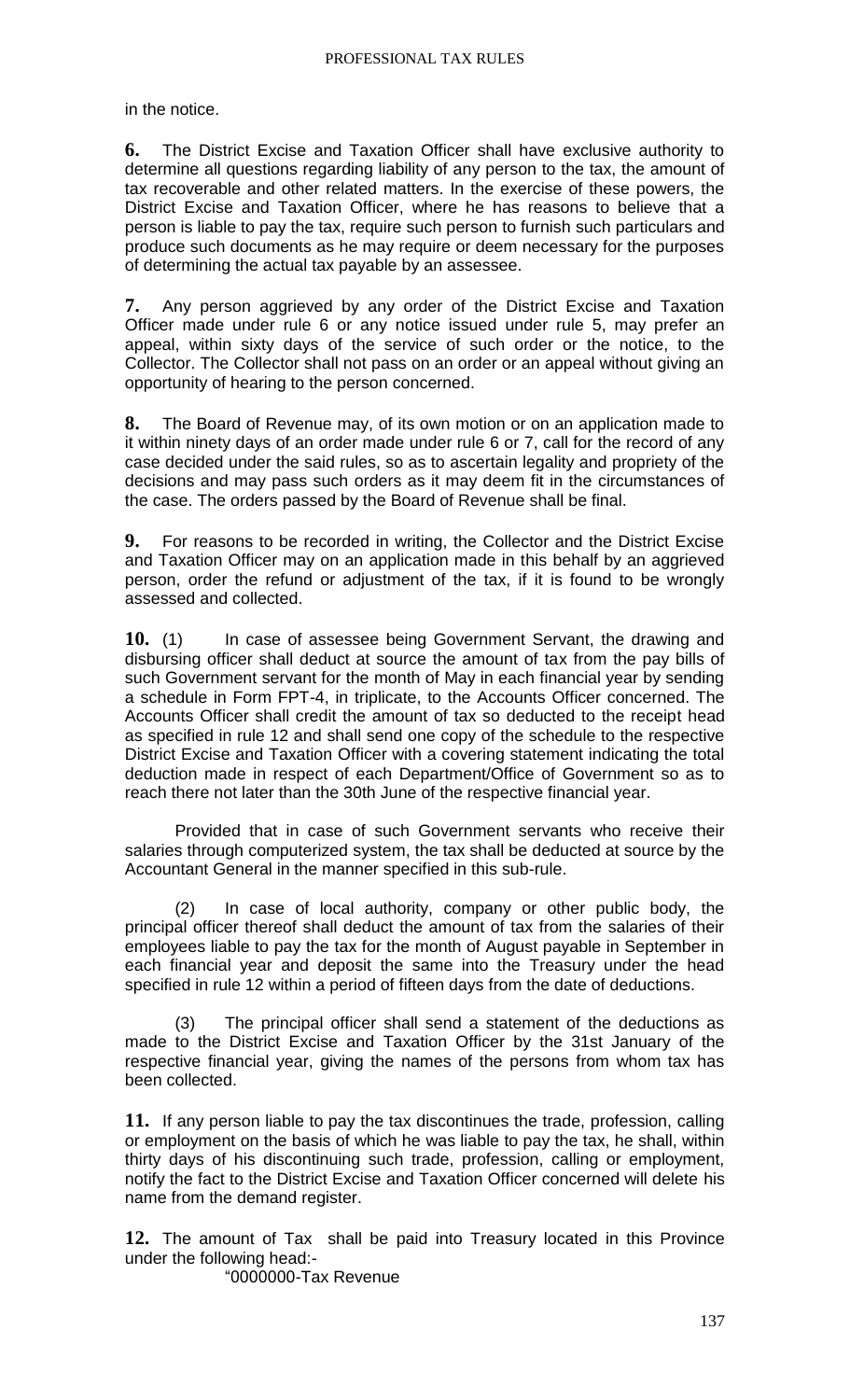0100000-Direct Taxes (on income and wealth) 0170000-Tax on Profession, Trades and Callings".

**13.** The District Excise and Taxation Officer of each District shall maintain a register of persons assessable to tax under section 7of the Act in respect of each category in form FPT-5.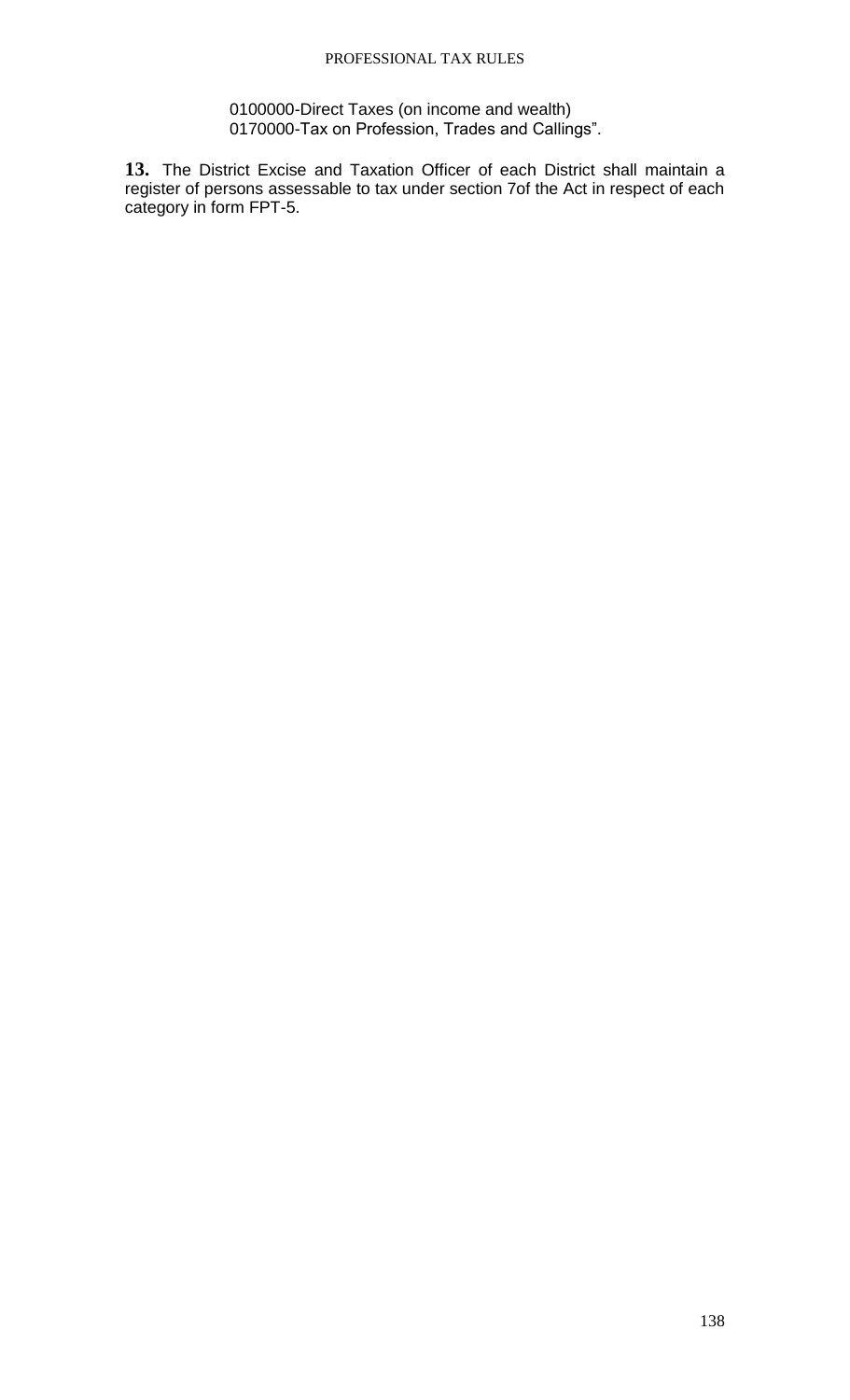# KHYBER PAKHTUNKHWA TAX ON PROFESSIONS TRADE AND CALLINGS. FORM FPT-I (SEE RULE 4)

| I/We                                                                     | (give name and address) |
|--------------------------------------------------------------------------|-------------------------|
| do hereby solemnly affirm what I/we are engaged in Profession, Trade and |                         |
| Callings herein- under mentioned and liable to pay the tax amounting to  |                         |
| Rs.<br>for the year <u>examents</u>                                      | vide item No.           |
| below:-                                                                  |                         |

| S.No. |                                                                                                                                                                                               | <b>Annual Tax Payable</b>  |
|-------|-----------------------------------------------------------------------------------------------------------------------------------------------------------------------------------------------|----------------------------|
| 1.    | Individuals engaged in a profession, trade,                                                                                                                                                   | Rs. 100/-                  |
|       | callings or employment, either wholly or part<br>time with monthly salary exceeding Rs.                                                                                                       |                            |
|       | $3,000/-$                                                                                                                                                                                     |                            |
| 2.    | Companies registered under the companies<br>Ordinance, 1984, with paid up capital:-                                                                                                           |                            |
|       | a) Exceeding rupees $0.2$ million but not<br>exceeding Rs. One million.                                                                                                                       | Rs. 1,000/-                |
|       | b) Exceeding rupees one million but not<br>exceeding Rs. 2.5 million.                                                                                                                         | Rs. 2,500/-                |
|       | c) Exceeding rupees 2.5 million                                                                                                                                                               | Rs. 5,000/-                |
| 3.    | than<br>companies<br>other<br>Persons<br>owing<br>factories and commercial establishment with<br>ten or more employees.                                                                       | Rs. 500/-                  |
| 4.    | Persons holding licenses under the import<br>and export control Act, 1950 who in the<br>preceding<br>financial<br>have<br>year<br>imported/exported goods of the value:-                      |                            |
|       | a) Not exceeding Rs. 50,000/-<br>b) Exceeding Rs. 50,000/-                                                                                                                                    | Rs. 500/-<br>Rs. 1,000/-   |
| 5.    | Clearing Agents licensed or approved as<br><b>Custom House Agents,</b>                                                                                                                        | Rs. 500/-                  |
| 6.    | Contractors who during the preceding<br>financial year supplied to the Federal or any<br>Provincial Govt: or any local authority goods,<br>commodities or rendered services of the<br>value:- |                            |
|       | a) Exceeding Rs. 2.5 million<br>b) Exceeding Rs. One million but not<br>exceeding Rs. 2.5 million.                                                                                            | Rs. 2,000/-<br>Rs. 1,000/- |
|       | c) Exceeding Rs. 10,000/- but<br>not<br>exceeding Rs. One million.                                                                                                                            | Rs. 500/-                  |

# Dated\_\_\_\_\_\_\_\_\_\_\_\_\_\_\_ Signature of Assessee

Note:-

Strike out the rest leaving only one which is applicable.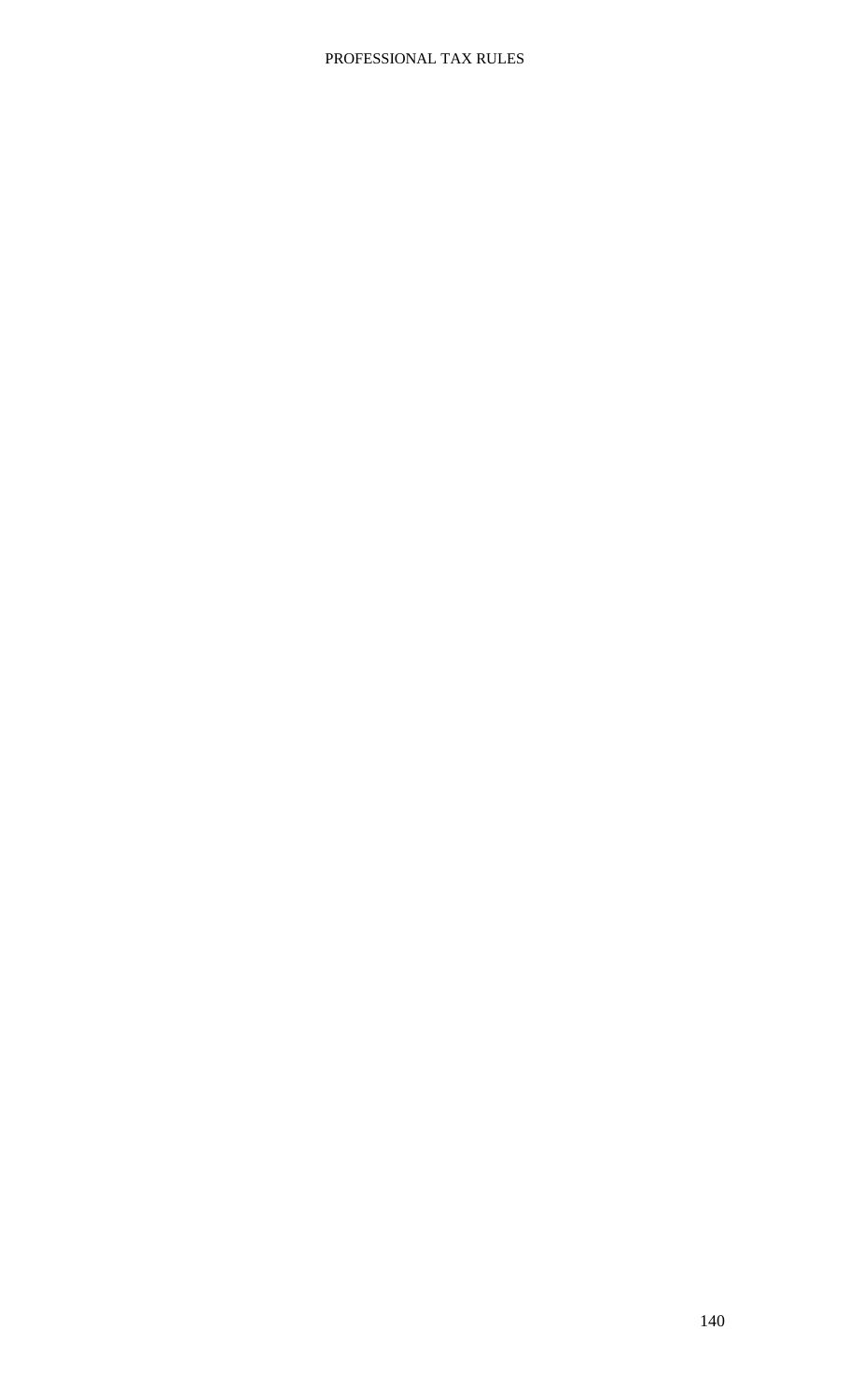| KHYBER PAKHTUNKHWA, TAX ON PROFESSION<br><b>AND CALLING</b> |                                                       |                                   | KHYBER PAKHTUNKHWA TAX ON<br>PROFESSION, TRADE AND CALLINGS |                                     | KHYBER PAKHTUNKHWA TAX ON<br>PROFESSION, TRADE AND CALLINGS |                                      |                |
|-------------------------------------------------------------|-------------------------------------------------------|-----------------------------------|-------------------------------------------------------------|-------------------------------------|-------------------------------------------------------------|--------------------------------------|----------------|
| "FROM FPT-2"                                                |                                                       |                                   | <b>FROM FPT-2</b>                                           |                                     | <b>FROM FPT-2</b>                                           |                                      |                |
|                                                             | (See Rule 3).                                         |                                   | (See Rule 3)                                                |                                     |                                                             | (See Rule 3)                         |                |
| (To be returned to the Distt: Excise and Taxation Officer). |                                                       | (To be returned in the treasury). |                                                             |                                     | (To be given to payer).                                     |                                      |                |
|                                                             | Head of Account "0000000 - Tax Revenue                |                                   | Head of Account                                             |                                     | Tax are $\_\_$                                              |                                      |                |
|                                                             | 0100000 - Direct Taxes (on income)                    |                                   |                                                             |                                     |                                                             | No. in tax demand register with year |                |
|                                                             | 0170000 - Tax on profession, wealth.                  |                                   | "000000 $-$ tax Revenue                                     |                                     |                                                             |                                      |                |
|                                                             | Trades and callings"                                  |                                   | 010000 - Direct Taxes                                       |                                     |                                                             | Name of assessee.                    |                |
| No. in Tax                                                  | Name and                                              | Amount (to be                     |                                                             | 0170000 - Tax on Profession, Trades |                                                             |                                      |                |
| demand register                                             | address of                                            | entered in                        | and callings"                                               |                                     |                                                             | Tax for the year.                    |                |
| with year                                                   | assessee                                              | figures as well                   |                                                             |                                     |                                                             |                                      |                |
|                                                             |                                                       | as in words)                      |                                                             |                                     |                                                             |                                      |                |
|                                                             |                                                       |                                   |                                                             |                                     |                                                             |                                      |                |
| Dated :-                                                    |                                                       | No. in Tax                        | Name and                                                    | Amount (to                          | Received the sum of Rs.                                     |                                      |                |
|                                                             |                                                       | demand                            | address of                                                  | be entered in                       | (both in figures and words).                                |                                      |                |
| Distt: Excise & Taxation<br>Amount received                 |                                                       | register with                     | assessee                                                    | figures as                          |                                                             |                                      |                |
| Officer.<br><b>Treasury Accountant</b>                      |                                                       | year                              |                                                             | well as in                          | Dated :- <b>Example</b>                                     |                                      |                |
|                                                             |                                                       |                                   |                                                             | words)                              |                                                             |                                      |                |
| <b>Treasury Officer</b><br>Office stamp.                    |                                                       |                                   |                                                             |                                     |                                                             |                                      |                |
| Treasure.                                                   |                                                       | Dated :-                          |                                                             |                                     |                                                             | <b>Treasury Officer</b>              |                |
|                                                             |                                                       |                                   |                                                             |                                     |                                                             |                                      | Agent of Bank. |
| Stamp of Treasury /                                         |                                                       |                                   | Distt: Excise & Taxation                                    |                                     | <b>Amount received</b>                                      |                                      |                |
|                                                             | <b>Bank</b><br>Officer.<br><b>Treasury Accountant</b> |                                   |                                                             |                                     |                                                             |                                      |                |
|                                                             |                                                       |                                   |                                                             |                                     |                                                             |                                      |                |
|                                                             |                                                       |                                   | Office stamp.                                               |                                     | <b>Treasury Officer</b>                                     |                                      |                |
|                                                             |                                                       | Treasure.                         |                                                             |                                     |                                                             |                                      |                |
|                                                             |                                                       |                                   |                                                             | Stamp of                            |                                                             |                                      |                |
|                                                             |                                                       |                                   |                                                             |                                     | Treasury / Bank                                             |                                      |                |